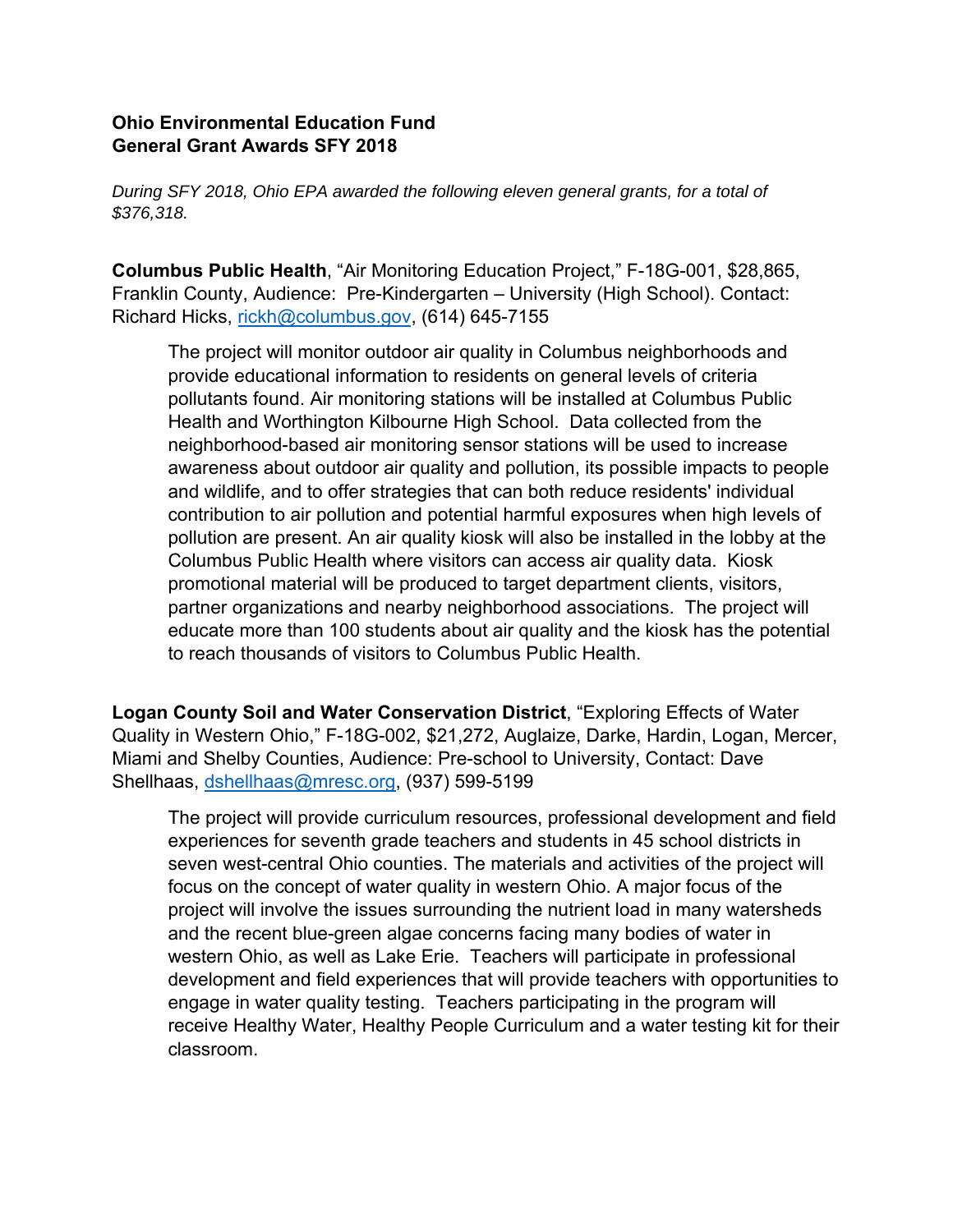**Public Media Connect**, "Let's Get Wild: Teachers Learn to Teach about Nature," F-18G-003, \$37,000, Brown, Butler, Clark, Clermont, Clinton, Darke, Delaware, Fairfield, Fayette, Franklin, Greene, Hamilton, Highland, Jackson, Lawrence, Licking, Marion, Miami, Montgomery, Morrow, Pickaway, Preble, Richland, Ross, Scioto, Shelby, Union and Warren Counties, Audience: Pre-school to University, Contact: Tina Spaulding, tspaulding@thinktv.org, (937) 220-1670

This Project will train 600 preschool and school age teachers in Southwestern/Central Ohio to use nature as a tool to teach multidisciplinary and STEM topics to the children in their care. The curriculum book, Growing UP Wild will be used as the basis of the training, with a materials kit, story books and other materials to encourage teachers to use the hands-on lessons learned with children in their care. Local YMCA, child care centers, and Ohio Department of Job and Family Services sites will be used to host these workshops in these counties. An e-newsletter will be used to encourage teachers to attend as well as encourage more teachers to use the activities as they are included in the newsletter. This training is Ohio Approved and will provide three training hours for child care teachers who are required to receive at least ten hours per year of training.

**Columbus Jewish Day School**, "CJDS/EPA Storm Water Quality Enhancement, Education and Awareness Program," F-18G-004, \$19,351, Franklin County, Audience: Pre-school to University, Contact: Gina Freeman, gfreeman@cjds.org, (614) 939-5311

The project will enhance the water quality of the storm water basin and wetland restoration within the Rose Run Creek Watershed by planting emergent plants, trees and shrubs near the storm water basin's edge. The project will also provide two comprehensive environmental stewardship curriculum professional development workshops for 21 faculty members. The workshops are based on Habit for Learning Guidelines and ODE Science Standards as they pertain to water and water quality. Approximately 65 students will participate in Grade Level project based learning units connected to Wetland Education. The goal of the project is to improve water quality of the storm basin and educate students and faculty about pertinent water quality issues. Exploration of careers in the environmental sciences and creation of a site-specific field guide will be additional project outcomes.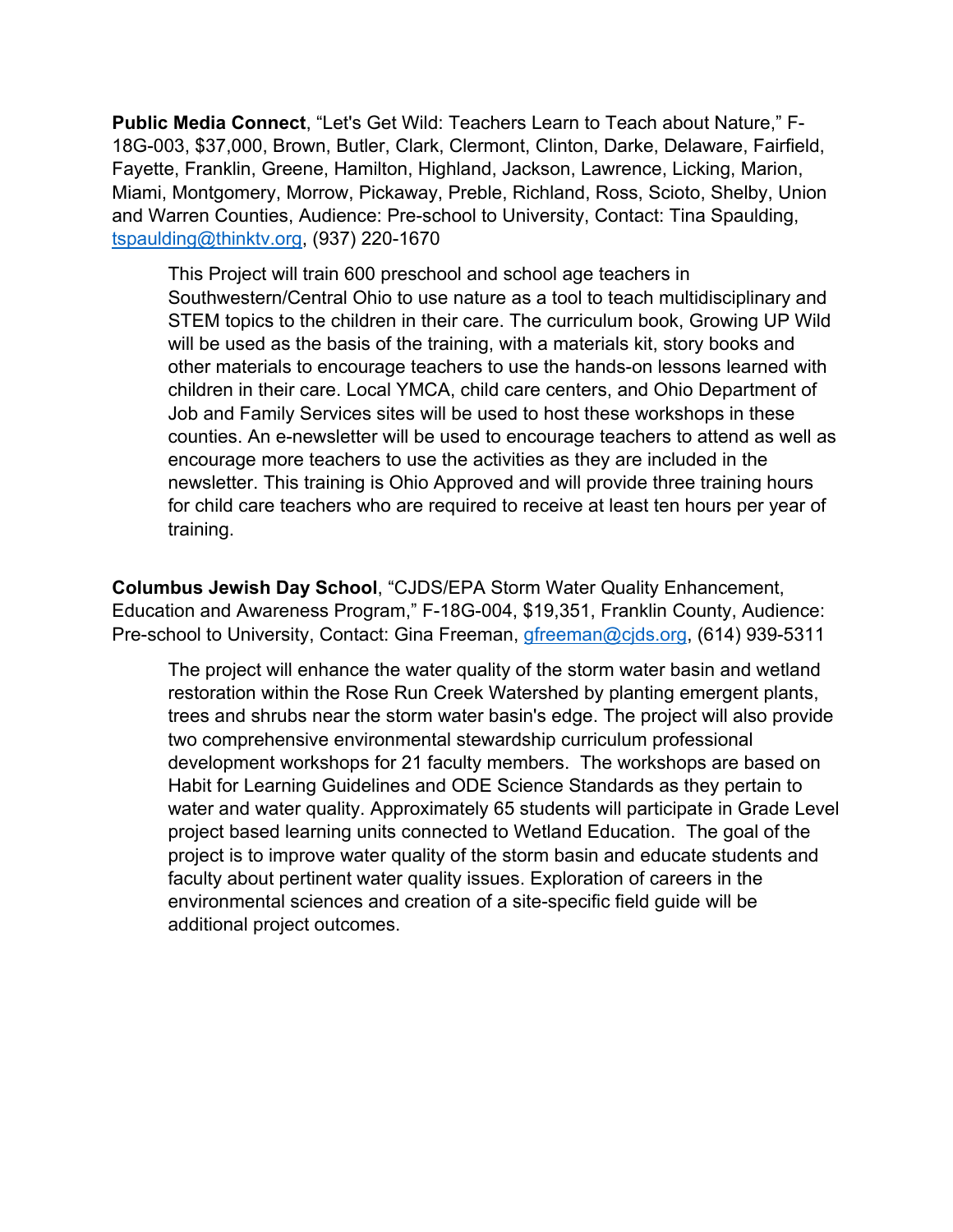**Western Reserve Land Conservancy**, "Cleveland Neighborhood Tree Steward Program," F-18G-013, \$46,374, Cuyahoga County, Audience: General Public, Contact: Elizabeth Grace, egrace@wrlandconservancy.org, (216) 513-4073

Western Reserve Land Conservancy and Holden Forests and Gardens proposes to bring the Neighborhood Tree Steward program to new audiences in the city of Cleveland and build on partnerships with local schools to enhance the educational component of the program. The program will continue to educate and engage local residents in an ever-growing corps of Tree Stewards in four new Cleveland neighborhoods. By participating in the Tree Steward program, community members will learn about the importance & benefits of trees, share input on tree planting sites within their neighborhoods, participate in tree planting projects and learn how to provide ongoing tree care. In addition, local schools will participate in educational workshops and tree planting projects at schools or at sites near schools. The program will reach at least 200 residents through Community Outreach events, train at least 100 Tree Steward volunteers and have 200 students participate in educational workshops.

**Brookville Local School - Brookville Intermediate School**, "Brookville Biodiversity Project," F-18G-015, \$20,136, Montgomery County, Audience: Pre-school to University, Contact: Annette M Drake, drakea@brookvilleschools.org, (937) 833-6731

Approximately 100 seventh grades students will work collaboratively in small groups to investigate and solve the question: What is Brookville's biodiversity and how can you improve it? The goal of this project is to increase student awareness and knowledge of their local environment, to make informed decisions, and take action to improve their community. Students will develop critical thinking, problem-solving and decision-making skills by designing and completing an inquiry investigation. Evidence collected by students will be synthesized to design and create a proposal and final product that answers the proposed question. Students will then demonstrate their understanding by presenting their proposal & product to an authentic audience that include Dayton Metro Library, Brookville City Council, Five River MetroParks, parents & district administration. Student products will also be exhibited throughout the community.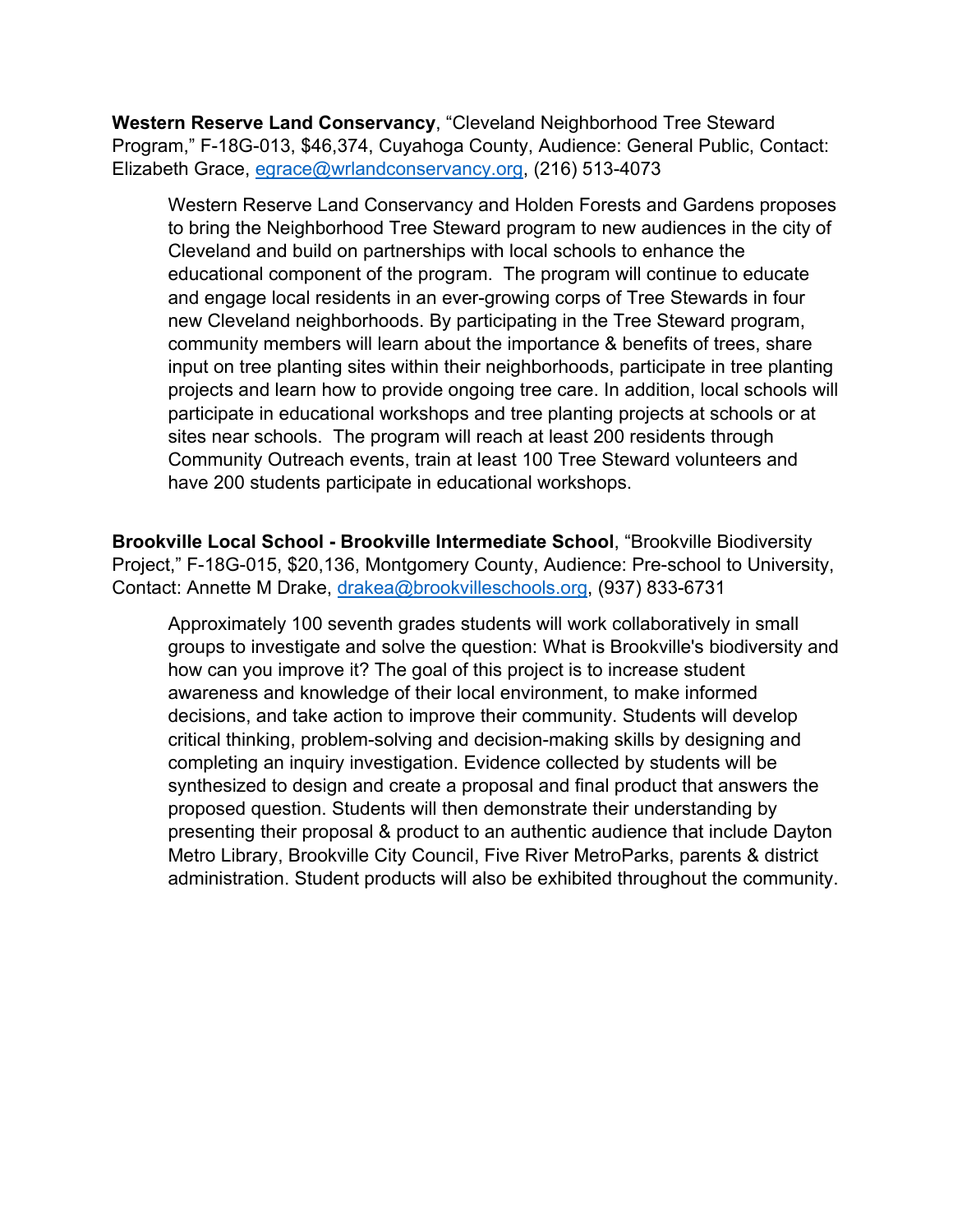**The Ohio State University - Center for Automotive Research**, "Fueling our Future: Introducing 7th Graders to Careers in Clean Energy," F-18G-030, \$34,862, Champaign, Cuyahoga, Franklin, Madison, Portage, Stark, Summit, and Union Counties, Audience: Pre-school to University (Grade 7), Contact: James Durand, durand.14@osu.edu, (434) 996-6829

A 30' hydrogen fuel cell bus will be outfitted with a series of simple hands-on learning experiments that will introduce students to photovoltaics, wind, and fuel cell based energy conversion to teach  $7<sup>th</sup>$  Grade Students about the environmental benefits of clean energy technologies. A trailer with a PV array and a wind turbine will also be used to demonstrate these clean energy technologies. Students will also learn about career opportunities in manufacturing, maintenance, and research and development in clean energy production and conversion. In addition to participating in activities on the bus, students will participate in classroom activities before and after the bus visits their school. Teachers will also be provided with professional development training in alternative energy technologies and careers in clean energy. The project is an initiative of the Renewable Hydrogen Fuel Cell Collaborative, which consists of The Ohio State University, Columbus State Community College, Ohio Fuel Cell Coalition, and the Stark Area Regional Transit Authority.

**Conservancy for Cuyahoga Valley National Park**, "CVNP Environmental Career Academy," S-18G-038, \$44,972, Summit County, Audience: Pre-school to University (Grades 8-12), Contact: Katie Wright, kwright@forcvnp.org, (330) 657-2796

The Environmental Career Academy for high school youth will teach students about careers in environmental science and related fields, with an emphasis on diversifying the workforce. The project will increase the number of under-served youth who pursue careers in STEM (Science, Technology, Engineering, and Math) fields, including environmental fields and the National Park Service. The Career Academy will also provide opportunities for students to develop a sense of shared stewardship for the Cuyahoga River watershed through the scientific process.

**Hamilton County Soil and Water Conservation District**, "Storm Sewer Retrofit Project," \$49,513, S-18G-051, Statewide, Audience: Regulated Community, Contact: Adam Lehmann, adam.lehmann@hamilton-co.org, (513) 772-7645

A large stormwater outfall will be retrofitted to facilitate detention of stormwater within the MS4 system draining a 170-acre sewershed. By sharing the successes and shortcomings of this project, Hamilton County Soil and Water Conservation District will educate the regulated community about more effective and less costly implementations of stormwater management technologies in Ohio's MS4s in the future. The instream biology, habitat and water quality will be monitored to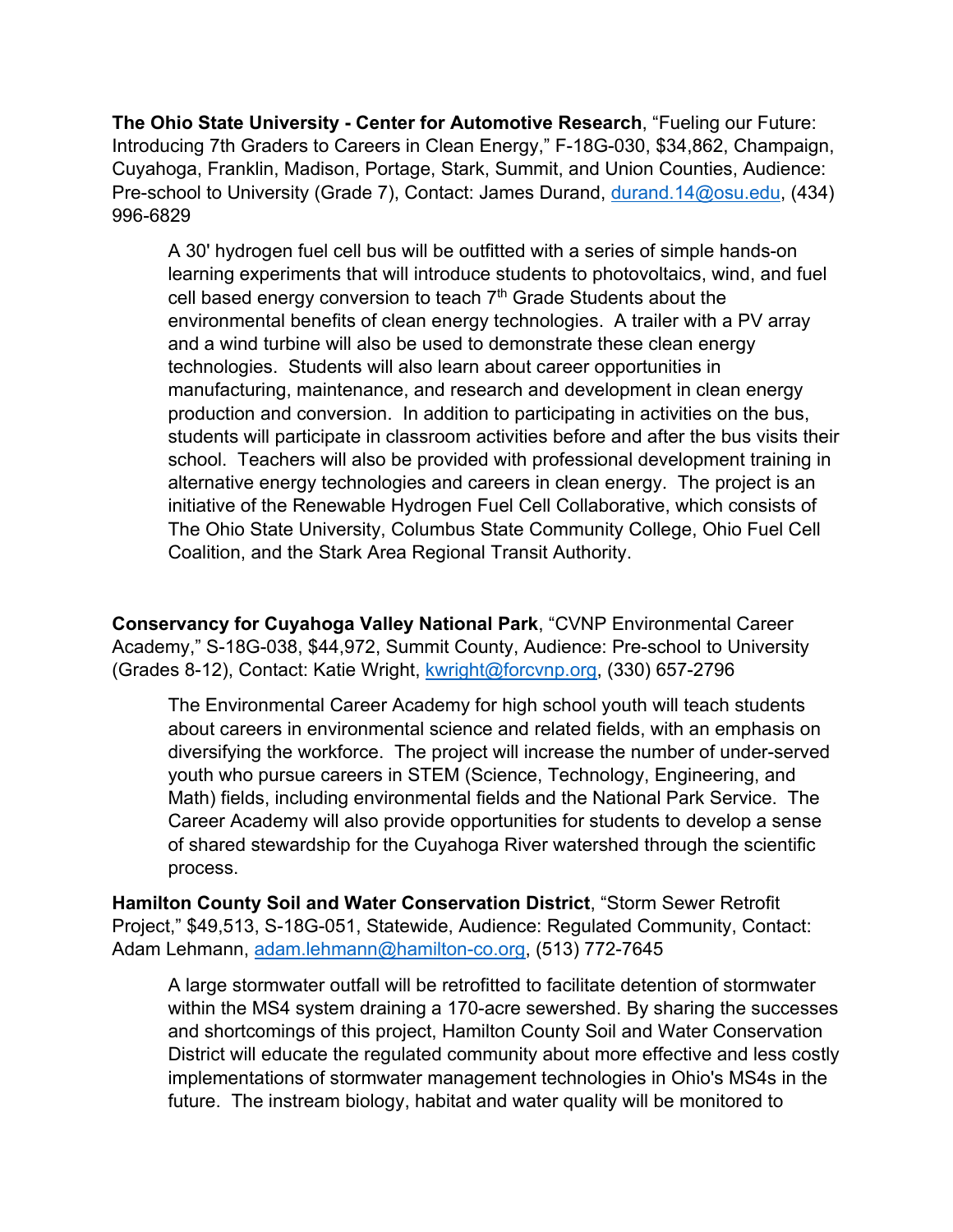evaluate the effectiveness of the project. Educational materials about the design, performance and maintenance of the stormwater outfall will be developed and shared with the MS4 regulated community. A local presentation, site tour and state-wide presentations will also educate MS4 communities about implementing the demonstrated technologies.

**Together We Grow, Inc**, "Newark City Schools Green Machine Composting Program," S-18G-062, \$35,473, Licking County, Audience: Pre-school to University, Contact: Pamela Roberts, togetherwegrowinc@gmail.com, (740) 504-7351

The project will initiate a large-scale composting program in Newark City Schools, reaching nearly 1,800 students each year. Students will participate in a two-day training at the beginning of the school year learn to sort food and collect leaves and yard waste to maintain a suitable carbon to nitrogen balance. Food scraps and yard waste will be broken down in an industrial-sized composting machine called an Earth Tub. Students will also conduct waste audits every nine-week grading period to calculate and monitor the amount of waste being disposed into the trash. Students will design a scientific investigation around composting and gather analyze and interpret data by using measuring tools and techniques. Soil will also be studied in conjunction with the Ohio's Learning Standards. An Earth Day event will be held allowing students to share their findings and knowledge with parents and local leaders.

**The Ohio State University - Department of Extension-Hancock County Extension Office**, "Incorporating Livestock Manure into Growing Crops in the Lake Erie Basin," S-18G-065, \$38,500, Statewide, Audience: Regulated Community, Contact: Glen Arnold, arnold.2@osu.edu, (419) 422-3851

At least 12 demonstration plots in the Western Lake Erie Basin will show liquid manure incorporation equipment and demonstrate the incorporation of manure into a growing corn crop using a drag hose system. Liquid livestock manure will be applied to emerged corn fields and incorporated during the application process. The nitrogen in the livestock manure will replace the commercial sidedress nitrogen the farmer would normally purchase. Farmers will be encouraged to leave strips for commercially applied sidedress nitrogen in each field to serve as a side by side demonstration comparison. Once the 2018 crop season has ended and the demonstration plot information has been collected and summarized, OSU Extension and SWCD personnel will present the information at various winter educational meetings and field days.

For more information, contact: